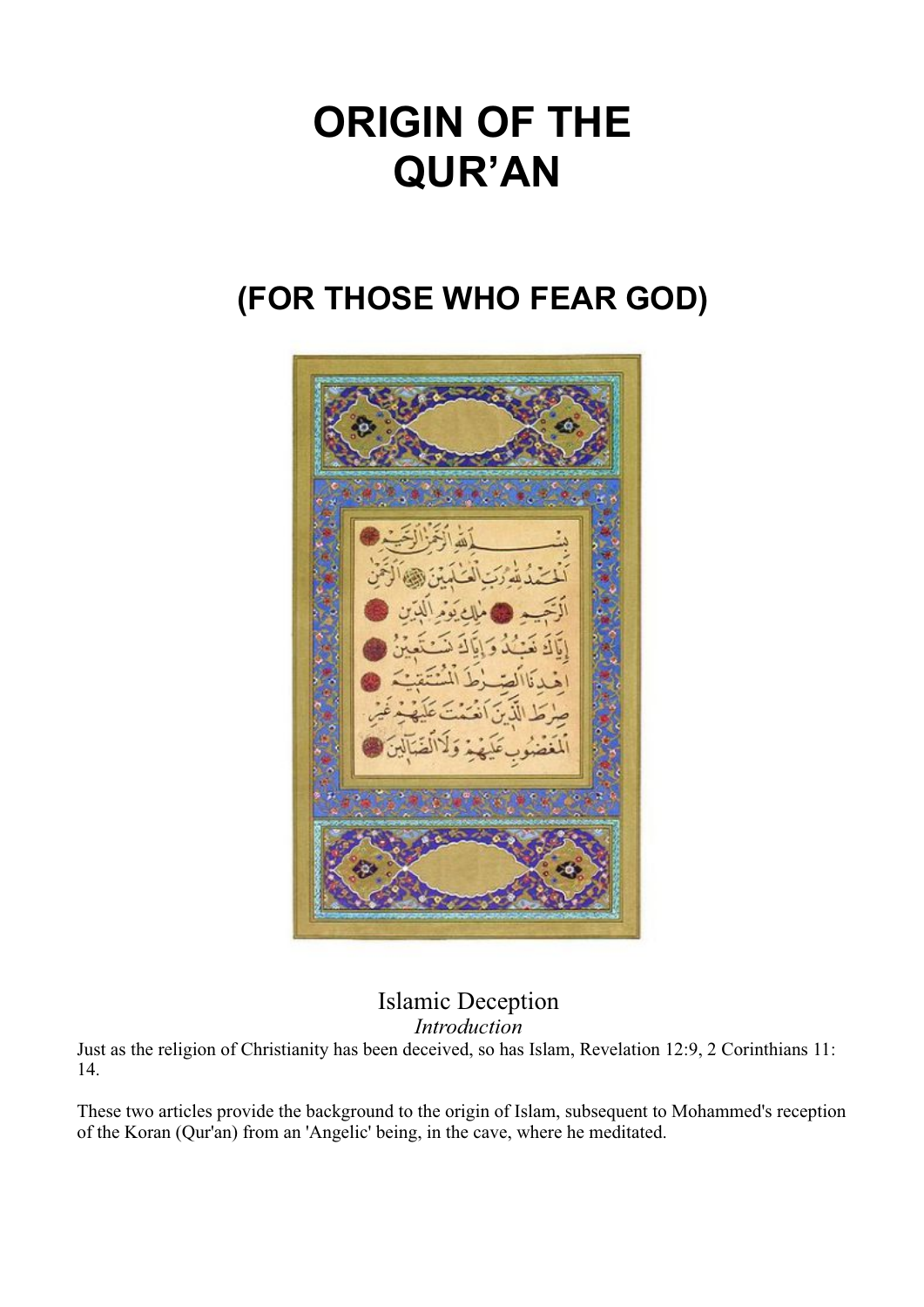One of the fastest growing religions in the world, Islam is the source of great controversy and conflict, even amongst its own adherents. Why should this be, from a "religion of peace"? This article answers these questions directly from the words of the Qur"an, words which are quite staggering in their origin and audacity!

Ever since God created Adam and Eve He has addressed mankind through His chosen prophets. Through those prophets, from Moses through to Jesus, and later His apostles, He gave us the Bible, of which the Qur"an states : "We gave Moses the book – so [Muhammad] do not doubt this meeting with Him; and we made it a guide for the Children of Israel." (Surah 32:23).

With reference to the first 5 books of the Bible, the Pentateuch, and the New Testament, the Qur"an says: "We sent Jesus, son of Mary, in their footsteps, to confirm the Torah that had been sent down before him. We gave him the Gospel wherein is guidance and light, and confirmation of the Torah already revealed – a guide and a lesson for those who fear God." (5:46).

With regard to the whole Bible, the Qur"an states : "We have sent down to you [Muhammed] the Book with the truth, confirming the Book that came before it, and assuring it." (5:48, first lines)

We read these scriptures in the Qur"an and we can have no doubt that the Qur"an teaches that the Old and New Testaments in the Bible are from God, and must be believed as a lesson for true believers. You can read through the Qur"an from beginning to end and find no derogatory comments about the Bible. Indeed it says; "There is no changing the words of God, that is truly the supreme triumph." (10:64)

"No man can change the words of God." (6:34) As the Qur"an tells us that the Bible is God"s word, any man who says the Bible has been changed, must be contradicting the Qur"an. Although the Qur"an criticises the Jews for rejecting scripture and wanting Muslims to stray from the truth too, (4:44-46) it nowhere makes

such a charge against Christians, and these verses should in no way be used to deny the divinity and authority of the Bible.

The Qur"an then, says it is one with the Bible, as the revelation of the Great Creator: "In matters of faith, he has laid down for you [people] the same commandment He gave Noah, which We have revealed to you [Muhammad] and which we placed upon Abraham and Moses and Jesus. "Uphold the faith and do not divide into factions within it." (42:13)

It asks an interesting question in 42:21, - "How can they believe in others who ordain for them things which God has not sanctioned in the practice of their faith?"

There is a danger then, of being unaware of the laws which God gave to Noah, Abraham, Moses and Jesus, part of the whole revelation of God, for there are some ignorant and deceived people who are led by Satan to despise and break those divine commandments, and so we see around the world today Muslims killing Muslims, Muslims hating Jews and Muslims terrorising and beheading Christians. The fate of such people is plain according to Surah 35:36 "But those who reject the truth will stay in hellfire, where they will neither be finished off by death, nor be relieved from hell"s torment. This is how We reward hardened disbelievers."

If the deceived had been sincere in their worship of God, they would have read the Bible as well as the Qur"an for then they would have read Jesus Christ"s words in Matthew 5:44 –"But I say unto you, Love your enemies, and pray for them that persecute you." Not only that, but we are told (Surah 35:43) "You will never find any change in God"s practice, you will never find any deviation there." This is echoed in the Bible"s words of the prophet Malachi, "For I am the Lord, I change not;" and in the words of the New Testament: "Jesus Christ the same yesterday, and today, and for ever."

So, for both Muslims and Christians the Bible is a sacred and holy book to be honoured and revered as God"s word.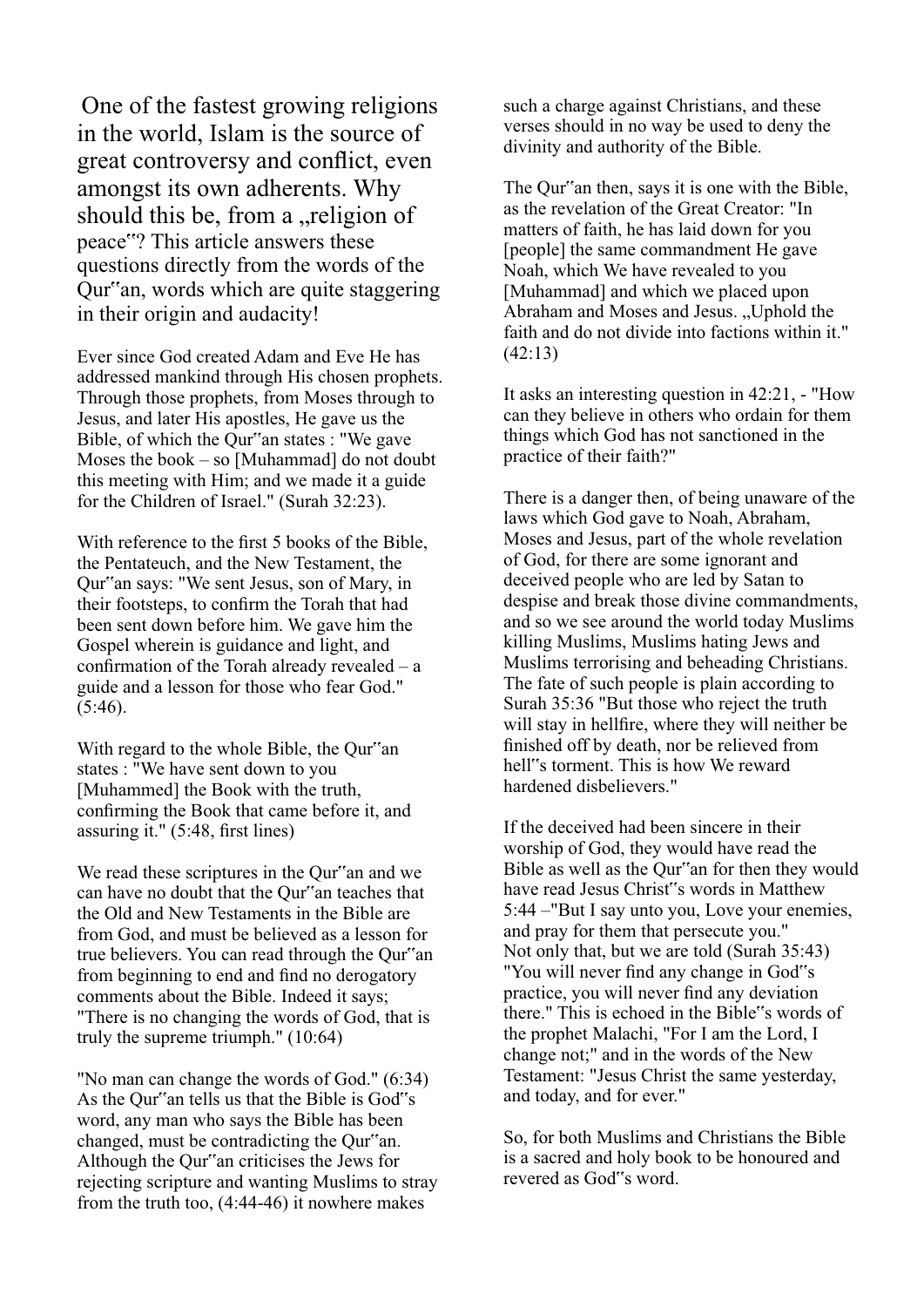The Qur"an gives us little information about the last days but in the Bible God provides extra information for those who will read all His Words. Both Muslims and Christians commonly believe that Jesus Christ will return from heaven at "Al Qiyamah" - the climax of the last days, to bring peace upon the earth. This will be a time of judgment when the true hearts of men will be examined and revealed. "And [Jesus] shall be a sign (for the coming of) the Hour (of judgment) : therefore have no doubt about the (Hour) but follow ye Me: this is a straight Way." (Qur"an 43:61)

The Bible adds : "Behold the Lord comes with ten thousands of his saints, to execute judgment upon all, and to convince all that are ungodly among them of all their ungodly deeds which they have ungodly committed, and of all their hard speeches which ungodly sinners have spoken against him." Jude :14-15.

It is wise then, for all God-fearing men and women not to neglect to learn from the Bible as a guide and lesson, the teachings which the Qur"an confirms are the words of God, for then they will recognise Satan"s false teaching and promises. The Qur"an has this message for its followers, for when that judgment day eventually arrives; "Satan will say, "God gave you a true promise. I too made promises but they were false ones: I had no power over you except to call you, and you responded to my call, so do not blame me, blame yourselves. I cannot help you, nor can you help me. I reject the way you associated me with God before. For wrongdoers there must be a Grievous Penalty." Surah 14:22. There are no such words from Satan in the Bible.

### THE QUR'AN

# JUDGMENT DAY and SALVATION

#### (FOR THOSE WHO FEAR GOD)

The Qur'an tells us that God sent Jesus with the Gospel to confirm that the Bible is to be "a guide and a lesson for those who fear (take heed) of God" (Surah 5:46).

True Muslims then, and true Christians who do fear God, will base their lives upon the Gospel God sent, (5:47), lest they become lawbreakers, Matthew 5:18, 'For assuredly, I say to you, till heaven and earth pass away, one jot or one tittle will by no means pass from the law till all is fulfilled.'

We must understand that God tells us Satan rebelled against Him and has deceived all mankind, Revelation 12:9, 'So the great dragon was cast out, that serpent of old, called the Devil and Satan, who deceives the whole world; he was cast to the earth, and his angels were cast out with him.' It is part of God's will that those 'whose minds the god of this age has blinded, who do not believe, lest the light of the gospel of the glory of Christ, who is the image of God, should shine on them.' (2 Corinthians 4:4).

Almost all of Christianity has been deceived, undermined by false teaching to reject the Law of God, for He is choosing now only the very few who truly fear Him enough to follow the words of Jesus Christ, despite the false teaching Satan has inspired in ALL the religions of this world. Only the words of Jesus Christ have remained inviolable, Mark 13:31. 'Heaven and earth will pass away, but My words will by no means pass away.'

Who was Jesus Christ? We find the answer in Matthew 3:17, when Jesus was baptised by John the Baptist, 'And suddenly a voice came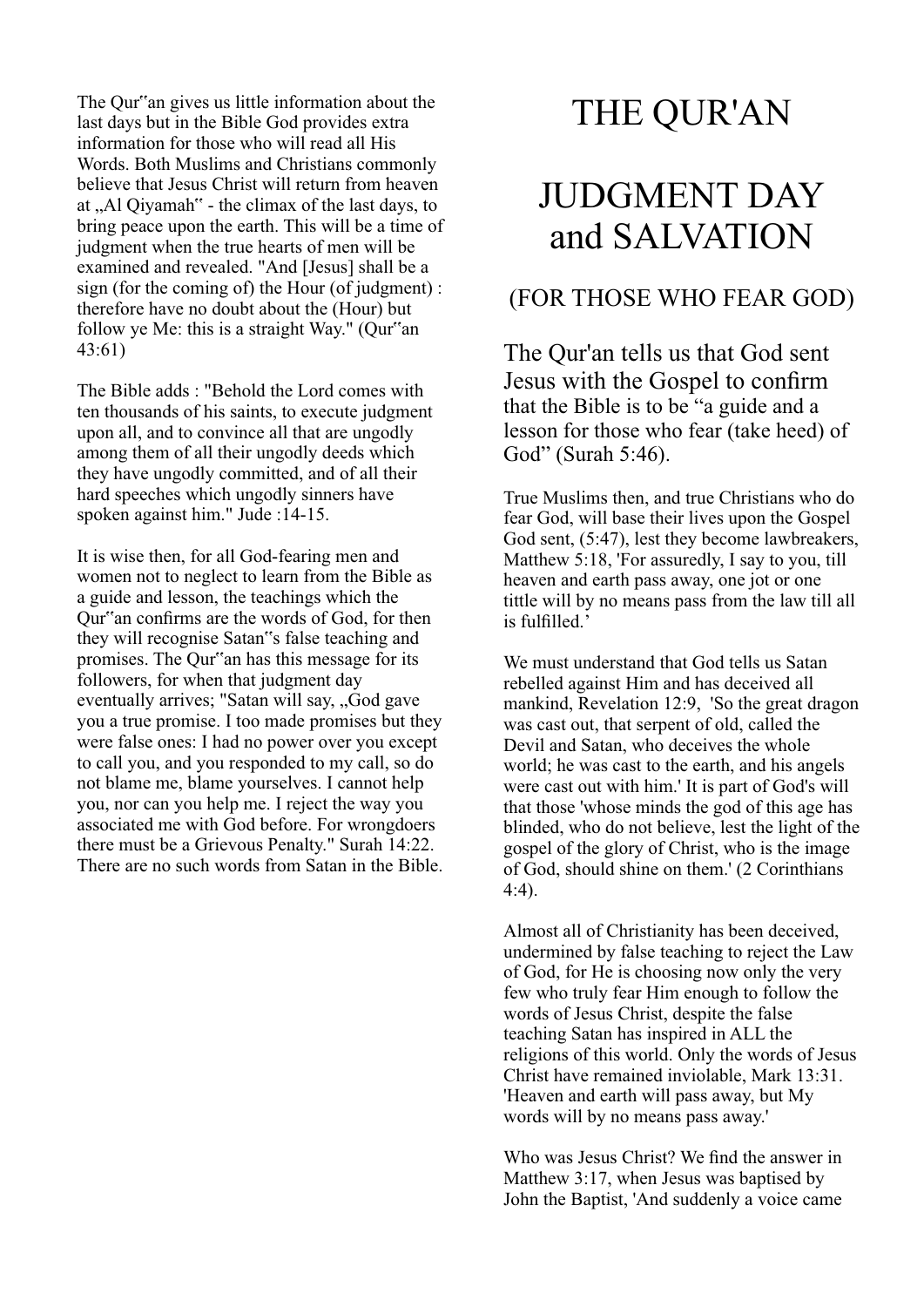from heaven, saying, "This is My beloved Son, in whom I am well pleased." God gave Mary a Holy Son by the power of His Holy Spirit (Surah 19:19-21). Throughout the Injil, Jesus constantly refers to God as His Father. That explains why Jesus Christ now sits on the right hand of God in heaven… 'the Messiah, Jesus, son of Mary, who will be held in honour in this world and the next, who will be one of those brought near to God,' (Surah 3:45), Mark 16:19, 'So, ….He was received up into heaven, and sat down at the right hand of God.'

Hebrews 1:1-3, 'God, who at various times and in various ways spoke in time past to the fathers by the prophets, has in these last days spoken to us by His Son, whom He has appointed heir of all things, through whom also He made the worlds; who being the brightness of His glory and the express image of His person, and upholding all things by the word of His power, when He had by Himself purged our sins, sat down at the right hand of the Majesty on high.' Jesus was sent as a prophet, but no ordinary prophet. Other prophets sinned. Abraham (Surah 26:82), Moses (28:16), Muhammad (48:1-2).

But Jesus never sinned, Hebrews 4:15, 'For we do not have a High Priest who cannot sympathize with our weaknesses, but was in all points tempted as we are, yet without sin.' The Qur'an tells us that the Jews did not kill Jesus by crucifixion. It was the Romans, for Christ came into the world not for the Jews, but that ALL men might gain eternal life, John 3:16- 17, 'For God so loved the world that He gave His only begotten Son, that whoever believes in Him should not perish but have everlasting life. For God did not send His Son into the world to condemn the world, but that the world through Him might be saved.'

Only the death of the sinless Christ, who made all men, could atone for the sins of all the world; only His resurrection to life can bring us life again. "Peace was upon me the day I was born, and will be on me the day I die and the day I am raised to life again", Such was Jesus son of Mary.' (Surah 19:33-34).

It is necessary to study the Holy Injil in order to understand the scriptures Jesus refers to in Surah 19:30. Jesus said, "I am come that they might have life and that they might have it more abundantly". (John 10:10) All we can earn ourselves, is death, Romans 6:23, 'For the wages

of sin is death, but the gift of God is eternal life in Christ Jesus our Lord.' Sin is the transgression of the law (1John 3:4). No matter how righteous we become, not one of us can earn salvation, James 2:10, 'For whoever shall keep the whole law, and yet stumble in one point, he is guilty of all.' Let those who truly fear God then, rely upon the words of Jesus, for Jesus it is who will judge all men on Judgment Day. '[Jesus] gives knowledge of the Hour [of judgment]: do not doubt it. Follow Me for this is the right path; do not let Satan hinder you, for he is your sworn enemy. When Jesus came with clear signs He said, "I have brought you wisdom: I have come to clear up some of your differences for you. Be mindful of God and obey me: God is my Lord and your Lord. Serve Him: this is the straight path." (Surah 43:61-64). Also John 5:22, "For the Father judges no one, but has committed all judgment to the Son."

Jesus further explains, "He who rejects Me, and does not receive My words, has that which judges him—the word that I have spoken will judge him in the last day." (John 12:48) Jesus brought the gospel of the Kingdom of God, Mark 1:14, 'Now after John was put in prison, Jesus came to Galilee, preaching the gospel of the Kingdom of God.' The central proclamation of this 'good news' is that He is the only way to eternal life in God's kingdom [paradise], which He will establish here on this earth (read about it in the Book of Isaiah) on His return, John 3:36, 'He who believes in the Son has everlasting life; and he who does not believe the Son shall not see life, but the wrath of God abides on him.' To believe in Him is to follow His truth, John 14:6, 15. 'Jesus said to him, "I am the way, the truth, and the life. No one comes to the Father except through Me.' 'If you love Me, keep My commandments.' There is no other way to salvation ! Acts 4:12, 'Nor is there salvation in any other, for there is no other name under heaven given among men by which we must be saved.'

To be saved we must also accept that Christ died for us and rose again, Romans 10:9, 'that if you confess with your mouth the Lord Jesus and believe in your heart that God has raised Him from the dead, you will be saved.' We must then, turn from our sins, be baptised and live by God's Laws, recognizing that our salvation is an unearned gift from God. Acts